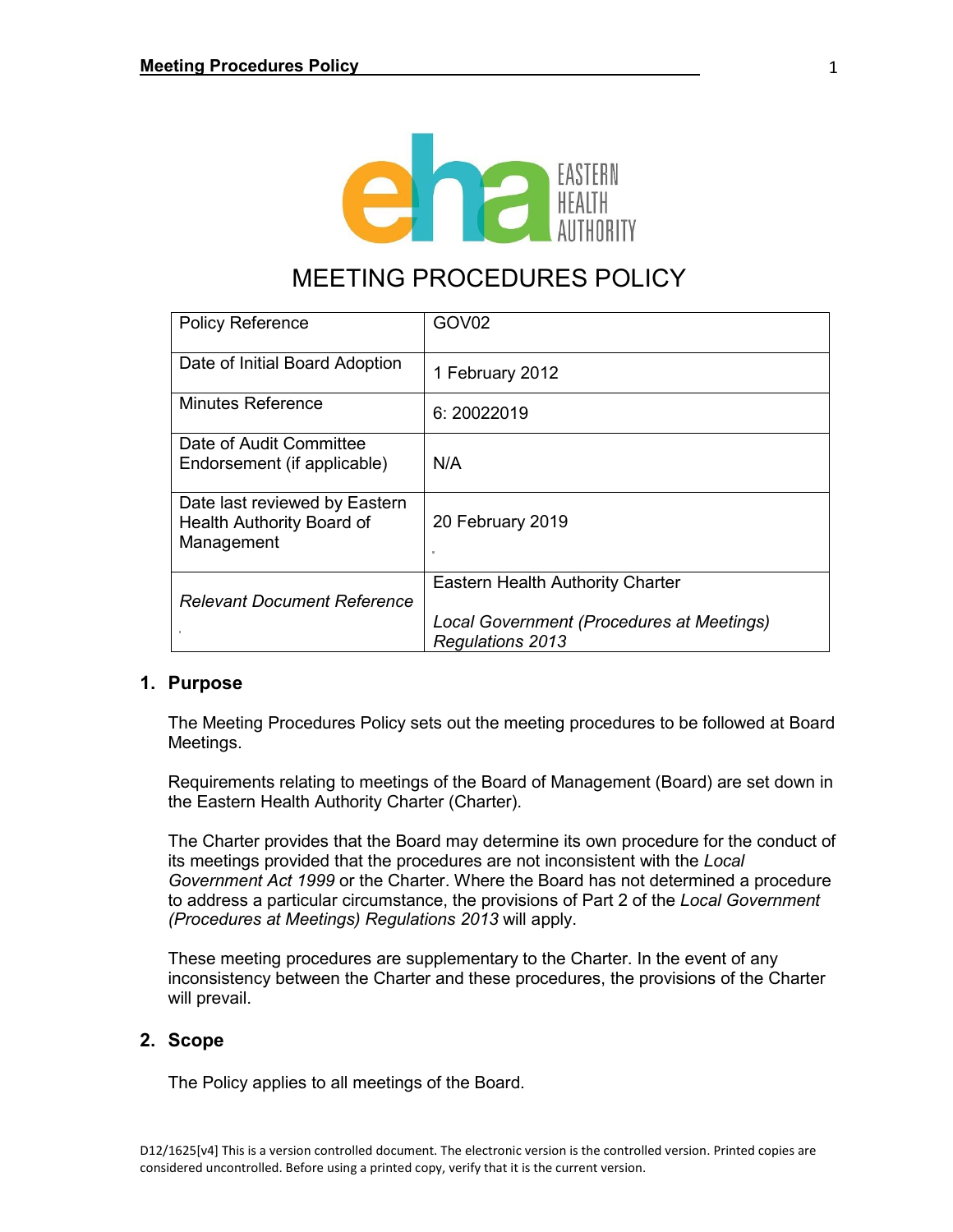## **3. Definitions**

Nil

### **4. Principles**

In adopting these meeting procedures, EHA has taken into account the following guiding principles contained within the *Local Government (Procedures at Meetings) Regulations 2013*:

- procedures should be fair and contribute to open, transparent and informed decision- making;
- procedures should encourage appropriate community participation in the affairs of EHA;
- procedures should reflect levels of formality appropriate to the nature and scope of responsibilities exercised at a meeting; and
- procedures should be sufficiently certain to give the community and decisionmakers confidence in the deliberations undertaken at a meeting.

## **5. Policy**

#### **5.1. Notice and Times of Meetings**

- 5.1.1. The Board is to meet for ordinary meetings at 6.30 pm unless otherwise determined.
- 5.1.2. Special meetings of the Board may be called in accordance with the provisions of the Charter (clause 3.2).
- 5.1.3. Notice of any meeting of the Board must be given to a Board Member in accordance with clause 3.4 of the Charter.
- 5.1.4. For all meetings of EHA, agendas shall be completed and forwarded to Members four clear days prior to the meeting at which the business is to be dealt with, unless the Chief Executive Officer considers it appropriate to waive this requirement.
- 5.1.5. Late matters may be added to the agenda only with the approval of the Chair.
- 5.1.6. Public notification of meetings will be given by posting meeting dates and times on EHA website.

#### **5.2. Meeting procedures**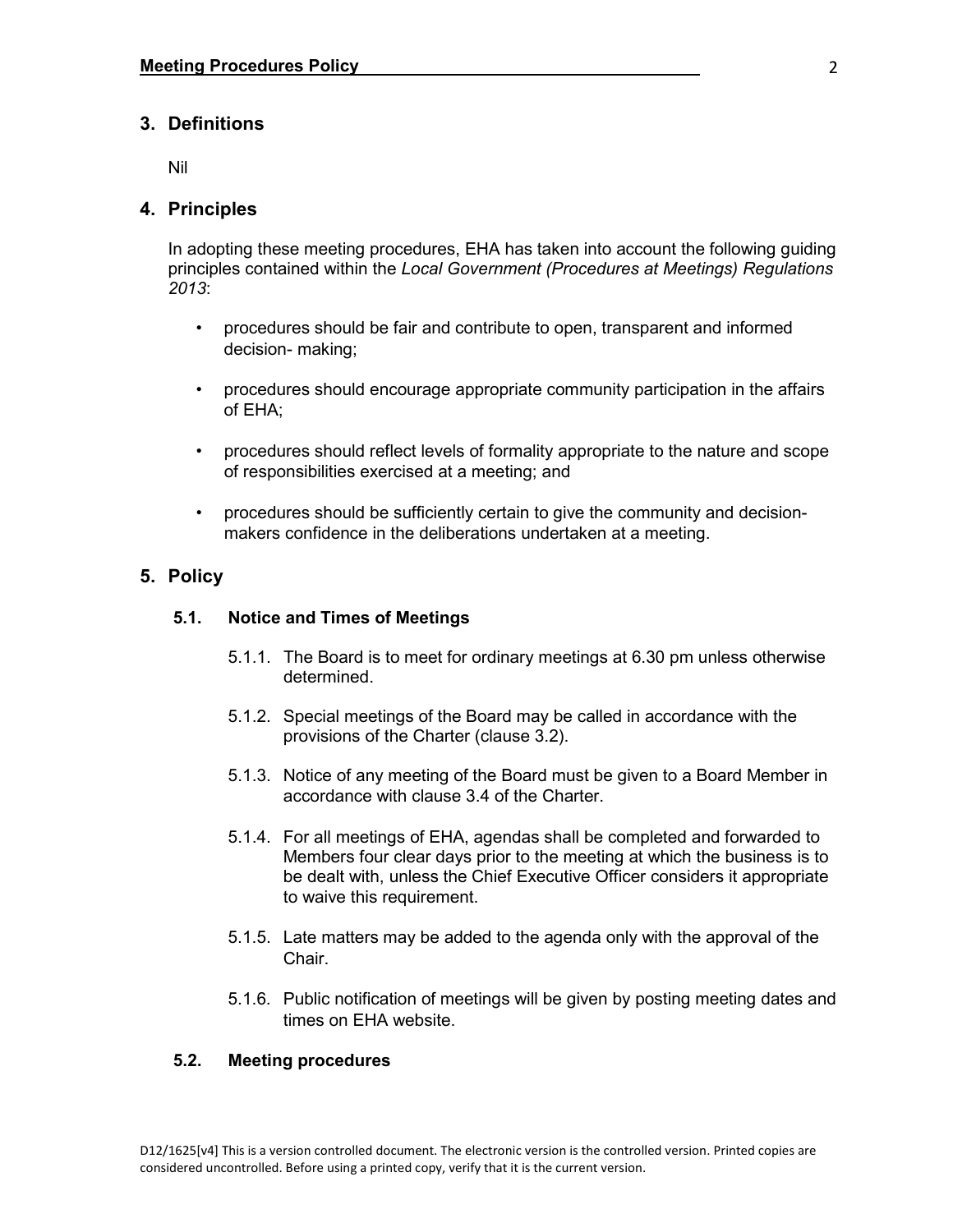- 5.2.1. All meetings of EHA shall be conducted in accordance with the Charter and this Policy.
- 5.2.2. All meetings of the Board shall be open to the public unless closed by resolution of the Board in accordance with clause 3.10 of the Charter.
- 5.2.3. Where the nature of a matter requires the matter to remain confidential, the matter will be marked 'Confidential' in agendas, reports and other papers (Meeting Papers) dealing with the matter will be marked 'Confidential' by the Chief Executive Officer prior to distribution to Board Members.
- 5.2.4. The Board will consider the nature of any matter marked 'Confidential' in accordance with clause 5.2.3 and will determine whether or not to pass a resolution that the matter be treated confidentially in accordance with clause 3.10 of the Charter.
- 5.2.5. The Administration will include a recommendation on all Agenda items.
- 5.2.6. The Presiding Member will read aloud the Order of Business.
- 5.2.7. Each item of business is to be voted on separately.
- 5.2.8. Meetings of EHA shall conclude at 8.30 pm unless a majority of Members then present vote for an extension of time. Such extension will be for at least 15 minutes in duration, provided that meetings will not continue beyond 9.00 pm.
- 5.2.9. Senior staff shall attend meetings of EHA as required by the CEO.
- 5.2.10. Relevant Staff and Committee Chairs shall be available from 6.00 pm prior to the Board meeting to discuss matters on the agenda with Board Members.
- 5.2.11. Wherever possible any queries should be referred to the Chief Executive Officer prior to the respective meeting for any explanation or clarification.

#### **5.3. Standing Committees**

- 5.3.1. The following Standing Committees exist:
	- Audit
	- Chief Executive Officer Performance Appraisal and Remuneration Review.
- 5.3.2. The Audit Committee comprises one Board member and two Independent Members and meets 3 times per annum (or as otherwise required). The committee will determine their own dates and times for meetings.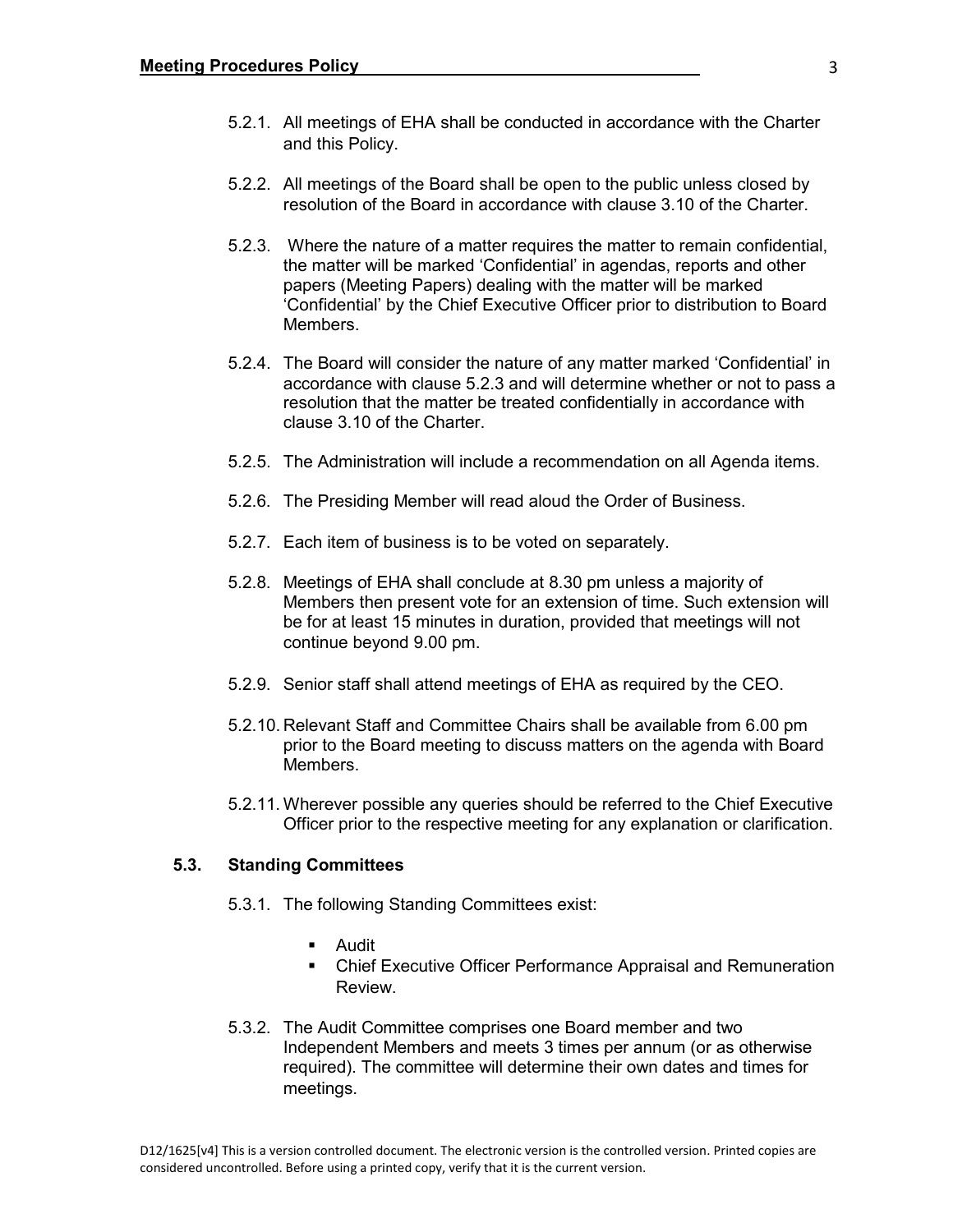- 5.3.3. The Chief Executive Officer Performance Appraisal and Remuneration Review Committee comprises the Chair and at least two appointed Board Members and meets as required.
- 5.3.4. Business at EHA Committee meetings will be transacted in accordance with the procedures prescribed in the Terms of Reference adopted for the Committee and this Policy. Where the Terms of Reference or this Policy are silent regarding the procedures at a meeting of the Committee the Committee may determine its own procedure.
- 5.3.5. EHA Committee meetings will be held in confidence unless the Chief Executive Officer, in consultation with the Chair of the relevant Committee, determines otherwise.
- 5.3.6. Where a determination has been made under paragraph 5.3.4 that a Committee meeting (or part of it) will be open to the public, public notice of the Committee meeting (including the date on which and place where it will be held) and a copy of the agenda for the meeting will be posted on the EHA website at least 3 business days prior to the meeting.

#### **5.4. Appointment of Presiding Member in Absence of Chair and Deputy Chair**

- 5.4.1. In circumstances where the Chair and Deputy Chair are both absent from a Board meeting (or part thereof), the Board will appoint one of its Members to preside over the meeting during their absence.
- 5.4.2. The appointment of a presiding member under paragraph 5.4.1. will occur as follows:
	- 5.4.2.1. the Chief Executive Officer will take the chair and will initially preside over the meeting until the Board resolves to appoint a presiding member;
	- 5.4.2.2. a Board Member may nominate himself or herself for appointment as the presiding member. If more than one nomination is made, the names of the Board Members who have nominated will be placed in a container and the Chief Executive Officer will randomly select a name from the container. The name of the Board Member selected is the Board Member who will be appointed by resolution of the Board as the presiding member.
	- 5.4.2.3. If no nominations are received the names of all Board Members present will be placed in a container and the Chief Executive Officer will randomly select a name from the container. The name of the Board Member selected is the Board Member who will be appointed by resolution of the Board as the presiding member.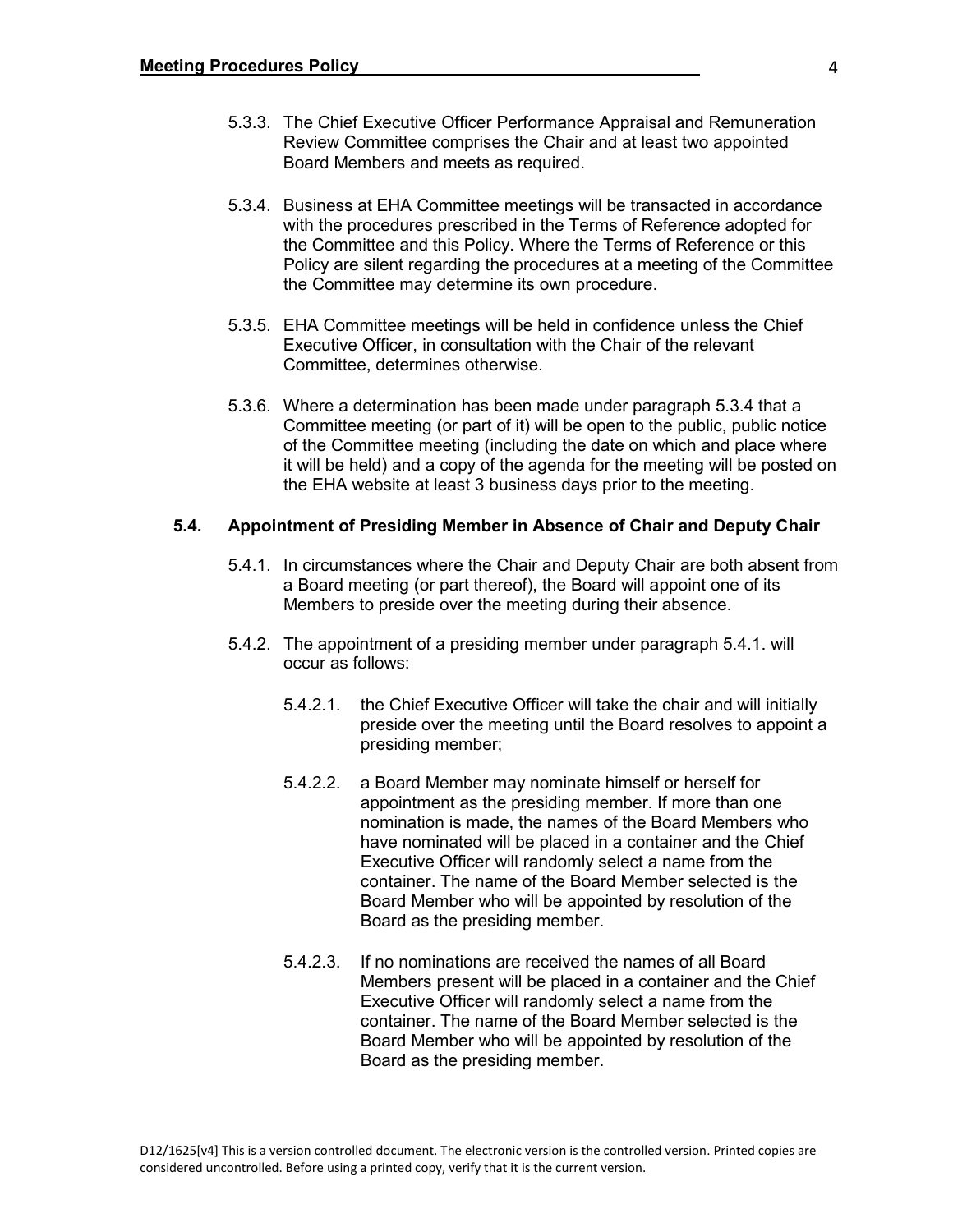#### **5.5. Circular Resolutions**

- 5.5.1. Clause 3.9 of the Charter enables the Board to make decisions by way of a circular resolution. This requires written notice of a proposed resolution to be given to all Board Members in accordance with the Charter and the procedures determined by the Board.
- 5.5.2. The Board has determined that the following procedure applies for circular resolutions:
	- 5.5.2.1. Only the Chief Executive Officer may determine to give notice of a proposed resolution for the purposes of obtaining a decision of the Board by a circular resolution.
	- 5.5.2.2. Written notice of the proposed resolution will be provided to every Board Member in the manner determined by the Chief Executive Officer.
	- 5.5.2.3. The notice must:
		- a. be in the form comprised in **Attachment A**; and
		- b. be accompanied by a report outlining the reasons for the proposal and including any relevant supporting documents.
	- 5.5.2.4. Upon receipt of a notice under paragraph 5.5.2.2, a Board Member who wishes to vote in favour of the resolution must, on or before the date specified in the notice ("the **Prescribed Date**"), either:
		- a. sign and date the notice where provided and return the signed notice to the Chief Executive Officer via email or as otherwise may be directed by the Chief Executive Officer; or
		- b. give written notice to the Chief Executive Officer via email that sets out the terms of the proposed resolution and confirms that the Board Member consents to it.
	- 5.5.2.5. A decision by circular resolution is taken to have been made as and from the date (which must be on or before the Prescribed Date) that the Chief Executive Officer has received a sufficient number of responses to a notice of proposed resolution to indicate that the majority of Board Members have voted in favour of it. Where this occurs, the decision is as valid and effectual as if it has been passed at a meeting of the Board.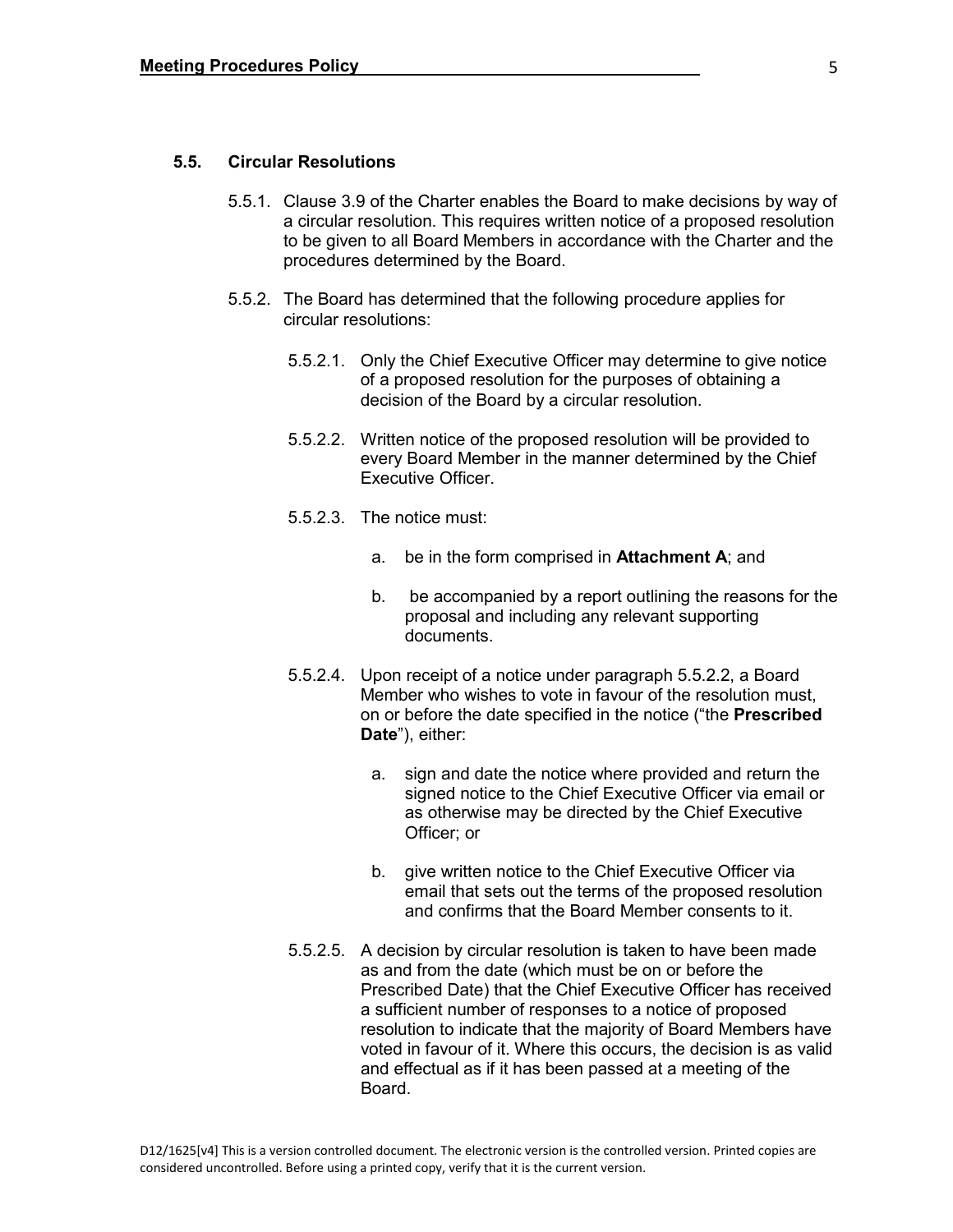- 5.5.2.6. For the avoidance of doubt a proposed resolution lapses if, on or before the Prescribed Date, no responses are received by the Chief Executive Officer in respect of a notice of proposed resolution or, less than a majority of Board Members have voted in favour of it.
- 5.5.2.7. Where a notice of proposed resolution has been circulated to Board Members, the Chief Executive Officer must:
	- c. notify all Board Members within 7 days of the Prescribed Date of the outcome of the decision (if any) including the number of votes returned and by whom; and
	- d. prepare a written record of the outcome of the proposal ("the **Minute**") that:
		- i. sets out the terms of the proposed resolution;<br>ii indicates whether it was carried or lost and will
		- indicates whether it was carried or lost and, where carried, the date this occurred; and
		- iii. is dated and signed by the Chief Executive Officer.
- 5.5.2.8. Where the Board makes a decision by way of circular resolution a copy of the Minute prepared under paragraph 5.5.2.7(d) must be tabled at the next meeting of the Board held after the Prescribed Date and the outcome of the proposal must be recorded in the minutes of that meeting.

## **6. Review of the Meeting Procedures Policy**

It is the responsibility of the Chief Executive Officer to monitor the adequacy of the policy and recommend appropriate changes. The Policy will be formally reviewed every 24 months or as needed.

#### **7. Statement of Adoption**

The Policy was adopted by the Board of the Eastern Health Authority on 1 February 2012.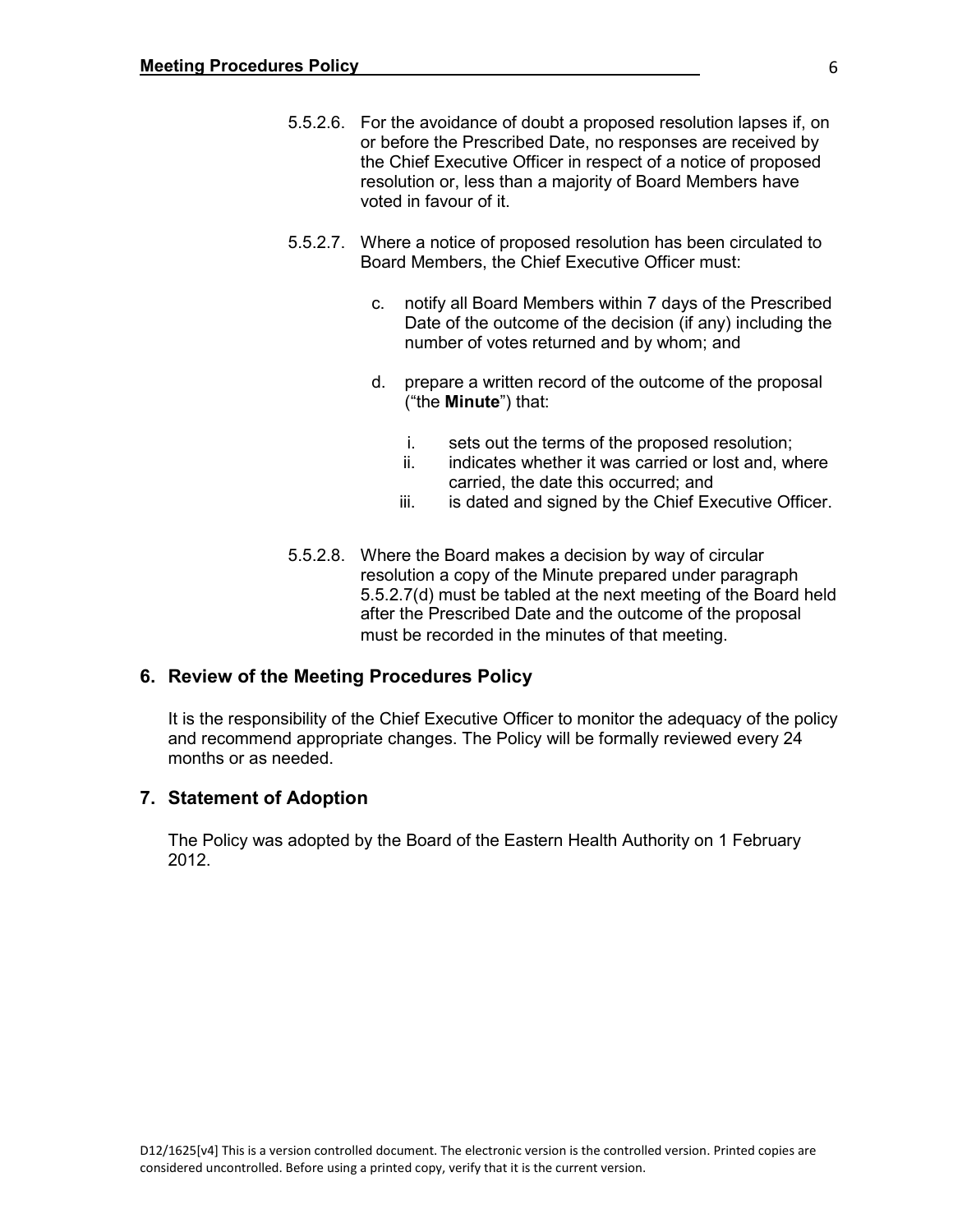## **ATTACHMENT A**

## **EASTERN HEALTH AUTHORITY**

## **NOTICE OF PROPOSED RESOLUTION**

Pursuant to clause 3.9 of the Charter of the Eastern Health Authority

To the contract of the contract of  $\overline{\phantom{a}}$  . The contract of  $\overline{\phantom{a}}$ 

For the purposes of obtaining a decision by way of a circular resolution of the Board of the Eastern Health Authority ("the **Board**"), I, Michael Livori, hereby give notice in accordance with clause 3.9 of the Charter and the procedure determined by the Board, of a proposed resolution in the following terms:

\_\_\_\_\_\_\_\_\_\_\_\_\_\_\_\_\_\_\_\_\_\_\_\_\_\_\_\_\_\_\_\_\_\_\_\_\_\_\_\_\_\_\_\_\_\_\_\_\_\_\_\_\_\_\_\_\_\_\_\_\_\_\_\_\_\_\_\_\_\_\_\_\_\_\_\_\_\_\_\_

\_\_\_\_\_\_\_\_\_\_\_\_\_\_\_\_\_\_\_\_\_\_\_\_\_\_\_\_\_\_\_\_\_\_\_\_\_\_\_\_\_\_\_\_\_\_\_\_\_\_\_\_\_\_\_\_\_\_\_\_\_\_\_\_\_\_\_\_\_\_\_\_\_\_\_\_\_\_\_\_

\_\_\_\_\_\_\_\_\_\_\_\_\_\_\_\_\_\_\_\_\_\_\_\_\_\_\_\_\_\_\_\_\_\_\_\_\_\_\_\_\_\_\_\_\_\_\_\_\_\_\_\_\_\_\_\_\_\_\_\_\_\_\_\_\_\_\_\_\_\_\_\_\_\_\_\_\_\_\_\_

\_\_\_\_\_\_\_\_\_\_\_\_\_\_\_\_\_\_\_\_\_\_\_\_\_\_\_\_\_\_\_\_\_\_\_\_\_\_\_\_\_\_\_\_\_\_\_\_\_\_\_\_\_\_\_\_\_\_\_\_\_\_\_\_\_\_\_\_\_\_\_\_\_\_\_\_\_\_\_\_

\_\_\_\_\_\_\_\_\_\_\_\_\_\_\_\_\_\_\_\_\_\_\_\_\_\_\_\_\_\_\_\_\_\_\_\_\_\_\_\_\_\_\_\_\_\_\_\_\_\_\_\_\_\_\_\_\_\_\_\_\_\_\_\_\_\_\_\_\_\_\_\_\_\_\_\_\_\_\_\_

\_\_\_\_\_\_\_\_\_\_\_\_\_\_\_\_\_\_\_\_\_\_\_\_\_\_\_\_\_\_\_\_\_\_\_\_\_\_\_\_\_\_\_\_\_\_\_\_\_\_\_\_\_\_\_\_\_\_\_\_\_\_\_\_\_\_\_\_\_\_\_\_\_\_\_\_\_\_\_\_

\_\_\_\_\_\_\_\_\_\_\_\_\_\_\_\_\_\_\_\_\_\_\_\_\_\_\_\_\_\_\_\_\_\_\_\_\_\_\_\_\_\_\_\_\_\_\_\_\_\_\_\_\_\_\_\_\_\_\_\_\_\_\_\_\_\_\_\_\_\_\_\_\_\_\_\_\_\_\_\_

A report relating to the proposal is **enclosed** for your consideration.

Sign: example of the state of the Date:  $\Box$  Date:

If you wish to vote in favour of the proposed resolution then sign and date this form where indicated below and return a copy to me via email **on or before 5pm [INSERT DATE]**.

Alternatively, you may provide written notice to me via email that sets out the terms of the proposed resolution and confirms that you consent to it.

*To be completed by Board Member*

-------------------------------------------------------------------------------------------------------------------------

**I hereby vote in favour of the proposed resolution set out above.**

**Board Member Name:**

**Board Member sign:**